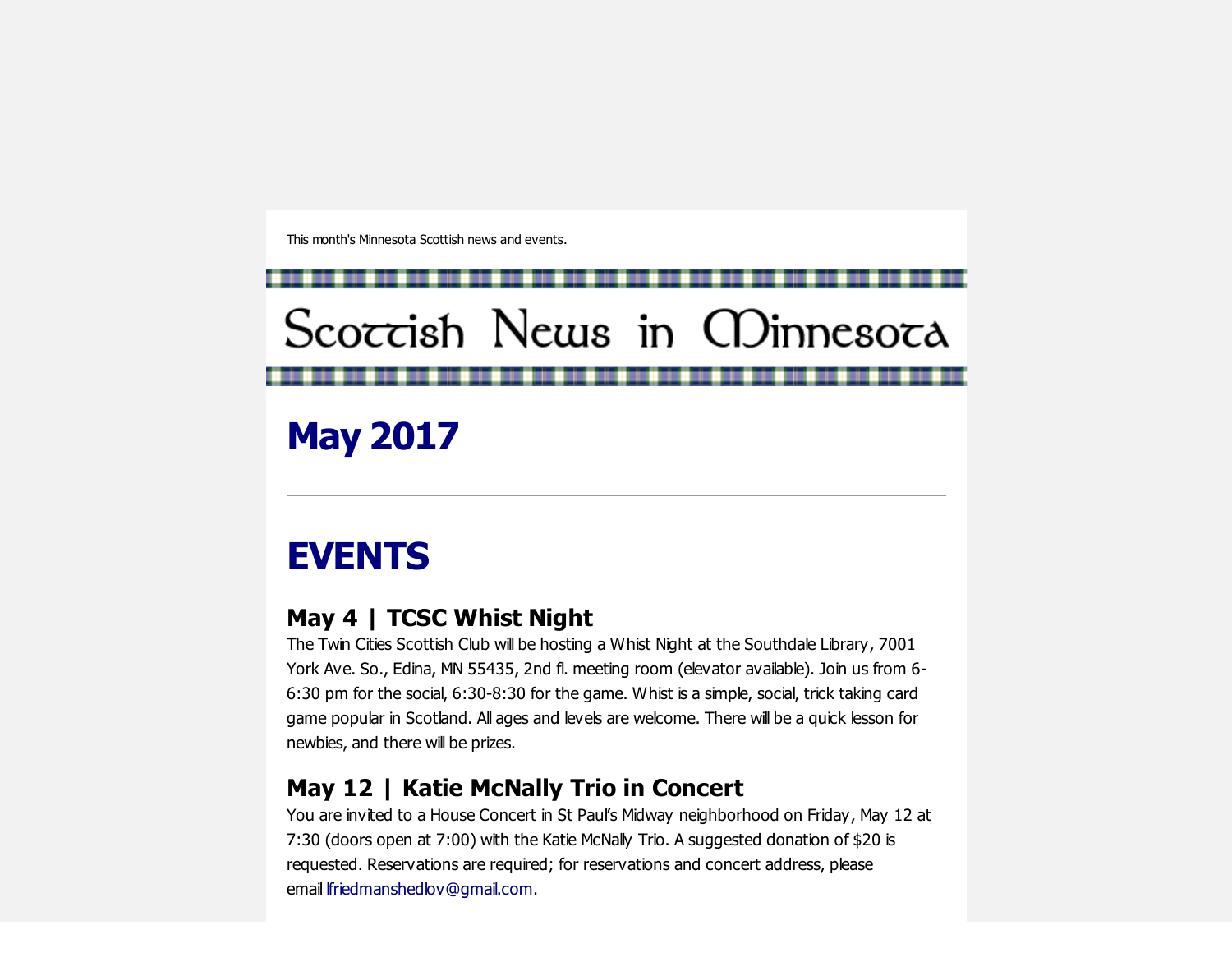#### Katie McNally Trio

"The new face of Scottish fiddling in the USA" (The Living Tradition), Katie McNally has made waves in both the American traditional music scene and abroad since the release of her debut album, Flourish, in 2013. Based in Boston, her latest project synthesizes her elegant and powerful fiddle playing with the talents of genre-crossing pianist Neil Pearlman and bluegrass phenom Shauncey Ali on viola.

The trio's brand-new album The Boston States reinvigorates and reimagines the historic musical connection between Maritime Canada and New England. Under the guidance of producer Wendy MacIsaac (Beolach, Mary Jane Lamond), McNally has curated a collection of tunes that will draw inspiration from mid-century recordings of Cape Breton fiddlers both in Nova Scotia and Massachusetts and be sculpted by the creative energy of the modern Boston acoustic music scene. Recorded at the legendary Lakewind Sound Studios in Cape Breton earlier this year, Irish Music Magazine called The Boston States "one of the best modern Cape Breton records of the past ten years."

Nimble keyboard work, achingly lush string harmonies, and driving dance tunes define the unmistakable sound of the Katie McNally Trio. For more information, dates, and contact information, visit the website: [www.katiemcnally.com](http://scottishamericancentermn.us10.list-manage.com/track/click?u=2fe4099001736ac4b948473e4&id=6b2ce557a1&e=6b0ba04b53)